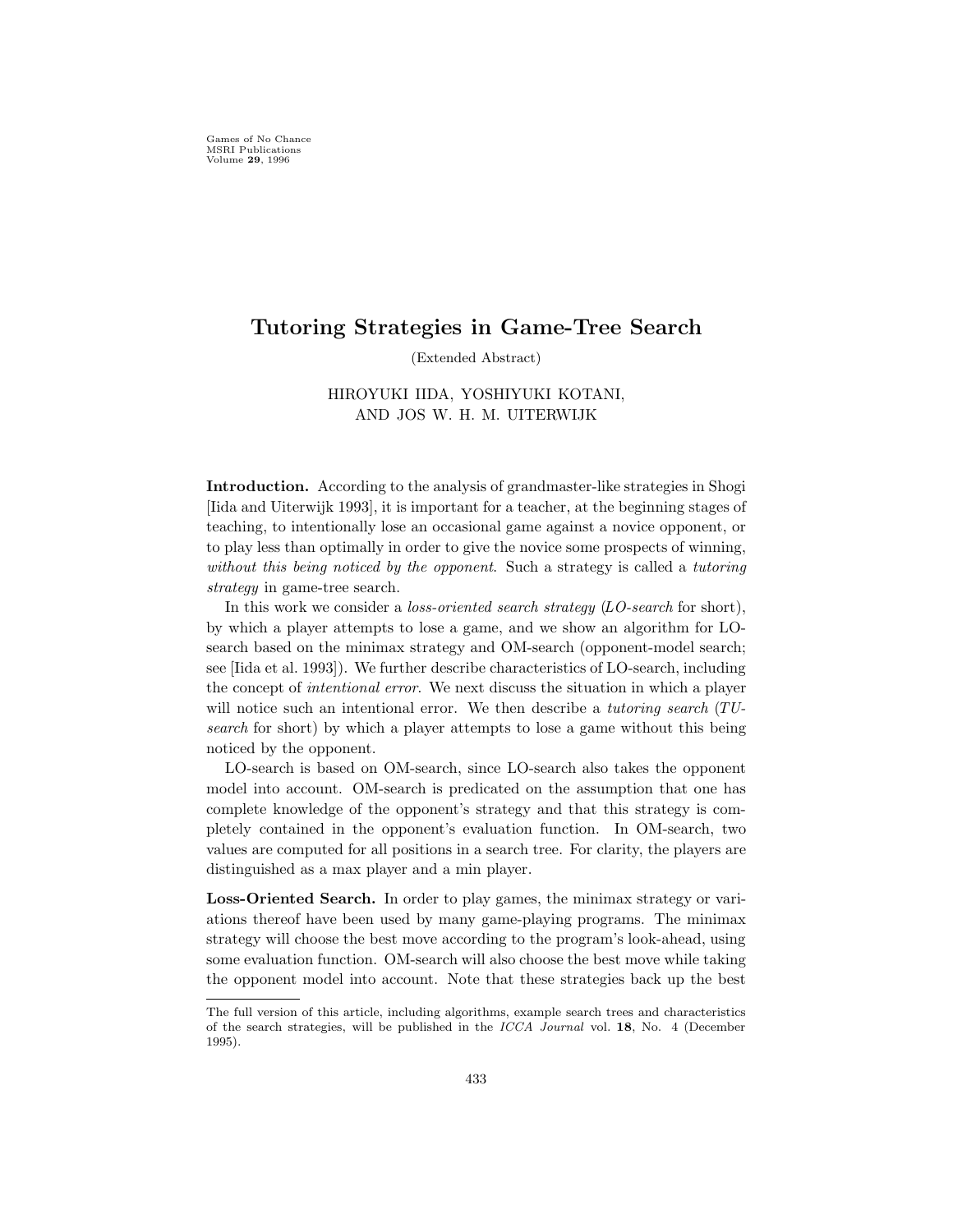successor at any internal max node in a search tree. Thus, in order to lose a game against an opponent, it may be reasonable to choose a move at a max node that leads to a successor whose value is not the best. A definition of LO-search now is the following:

a search strategy that chooses a move taking the opponent model into account at a min position and *maximizing* the value by OM-search at a max position, provided that the latter is less than the value by the minimax strategy from the max player's point of view. If there is no such successor at a max position, a move *minimizing* the value by OM-search is chosen.

LO-search thus plays an *intentional error*, provided that it exists, whose value by OM-search is maximal among intentional errors. When there are no intentional errors, that is, when every move leads to a better result than minimax due to the opponent's errors, LO-search plays a move whose value by OM-search is the minimum among the legal moves.

Note the difference between LO-search and misère play. In misère play, the goal for both players is to lose, whereas in LO-search the main goal for one player, called the *max player*, is to lose (or give the opponent some prospect of winning), while the *min player* is striving to win. Again we assume that the max player, who will adopt LO-search, has complete knowledge of the min player's evaluation function.

It is evident that, the worse the score of the move played, the higher the potential to lose. However, LO-search should not play moves that are too stupid, such as giving up a queen for free in chess. Therefore, it is important to examine at a given position whether LO-search is to be used or not.

Many variations on LO-search are possible. The above definition seems to be one of the most reasonable variations for playing an intentional error, since LOsearch often plays only a little weaker than the program's real strength. But, in many tactical situations, the second-best move may be just as bad as the worst—for example, failing to recapture a piece or making the wrong response to a mate threat in chess. In such cases, an LO-search move will be very poor. A solution to this problem is to recognize when a non-optimal move should be played and when not.

An additional problem with LO-search is that the min player can be aware of an intentional error played by the max player.

**Tutoring Search.** To tackle the problems just mentioned, we define the concept of *loss* as the difference between the value of the move chosen and that of the optimal move in the OM-search sense, and the notion of *loss limit*  $\varepsilon$ , a bound for the loss beyond which the min player probably will be aware of the max player's intentional error. The value of  $\varepsilon$  should be small when the two players have comparable strength. When the min player's evaluation function is identical to the max player's,  $\varepsilon$  must be set to 0: the max player cannot play any move